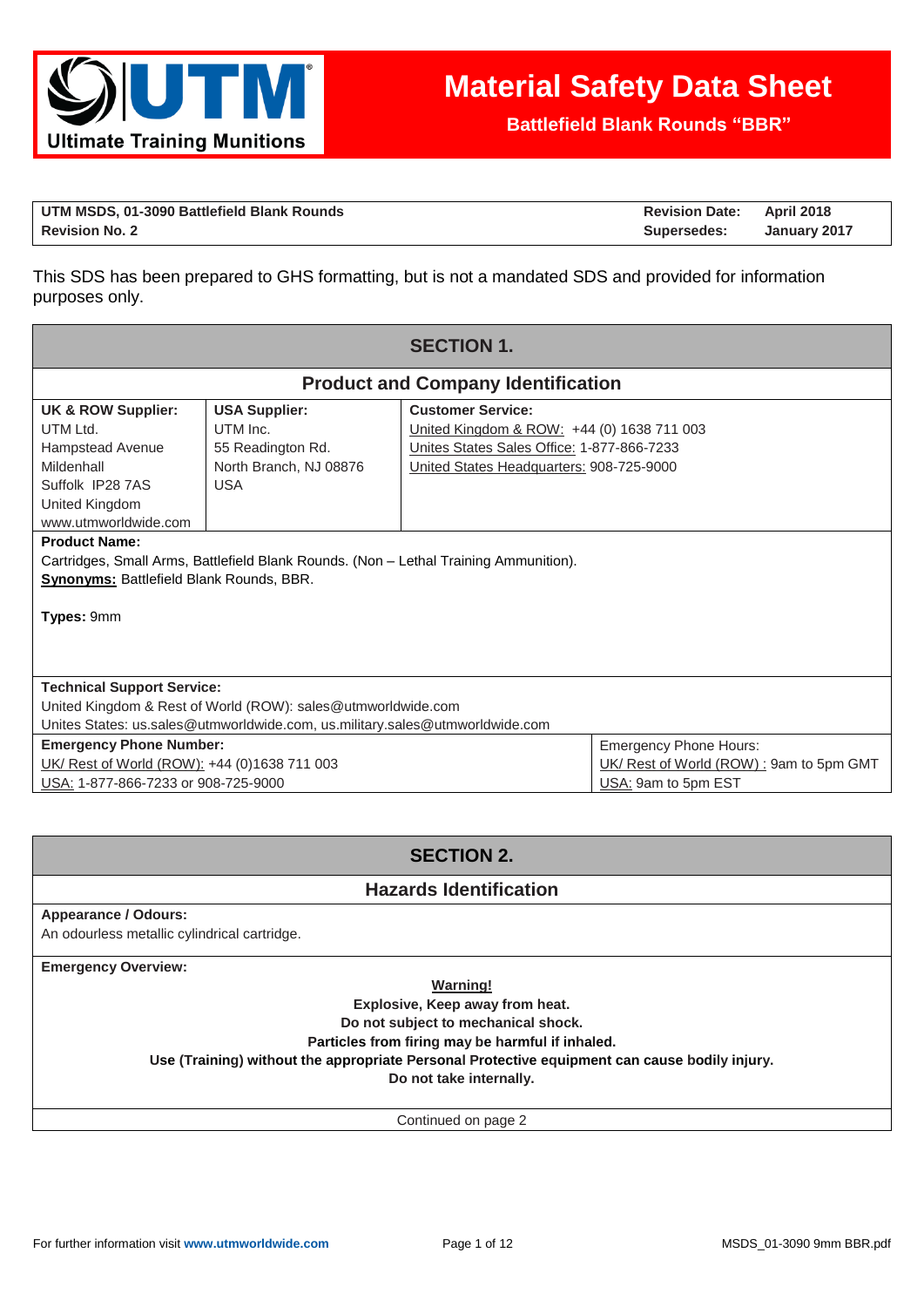# **SECTION 2. Hazards Identification (continued) Specific Physical Hazards Arising From Product:** Packaged and Loose cartridges could function (cook-off) if exposed to an external heat source in excess of 135˚C (275˚F) and could produce low velocity fragments which could cause eye injury or superficial skin wounds. **Caution:** When UTM training ammunition is fired, small amounts of particles can be emitted as well as gases. Upon over exposure this can be slightly irritating to the eye and respiratory tract. Emitted particles and or gases may contain trace amounts of harmful substances. **OSHA Regulatory Status:** This product contains material (s) considered hazardous by the OSHA Hazard Communication Standard (29 CFR 1910.1200). This product contains potential carcinogens as listed by OSHA, IARC or NTP. (Note: Potential carcinogens as listed by OSHA, IARC or NTP are contained within the spent cartridge case, and do not vent to atmosphere under normal firing or handling conditions.) **United Nations Hazard Classification:** Classification 1.4S **United Nations Designation:** UN0014 **Potential Health Effects:** Notes: This product unused is composed of various components sealed inside a metallic cartridge. Normal handling of this product in this condition poses no threat of exposure from harmful materials. It is unlikely that the concentration of particles one would be exposed to from normal firing of this product would be sufficient to cause any of the effects listed. Lead: Ingestion of large amounts of Lead can cause abdominal pain, constipation, cramps, nausea and/or vomiting. Chronic exposure to Lead can cause kidney damage, anaemia, reproductive effects, developmental effects and permanent nervous system damage in humans including changes in cognitive function. Tetrazene: May be harmful if swallowed or inhaled. Skin and eye irritant. Bismuth Subnitrate: May be harmful if swallowed or inhaled. Skin and eye irritant. Glass Powder: May be harmful if swallowed or inhaled. Skin and eye irritant. Boron: May be harmful if swallowed or inhaled. Skin and eye irritant (permeator). Nitrocellulose: Inhalation may irritate your nose, throat, skin and eyes. Toxic gases, such as oxides of nitrogen, hydrogen cyanide and carbon monoxide, which may be produced during decomposition or combustion of nitrocellulose. Diphenylamine: Irritation to eyes, skin, mucous membrane; eczema; tachycardia, hypertension; cough, sneezing; methemoglobinemia; increased blood pressure, heart rate; proteinuria, hematuria (blood in the urine), bladder injury; In Animals: teratogenic effects. Pentrite: Is a known coronary vasodilator and ingestion or inhalation may result in a lowering of blood pressure. Skin and eye irritant. Potassium Nitrate: Irritating to eyes, skin and respiratory tract. **Medical Conditions Aggravated by Exposure:** There are no medical conditions known to be aggravated by exposure to this product in its solid un-fired form. Exposure to Lead can aggravate Anemia , Cardiovascular and Respiratory Disease. **Potential Environmental Effects:** No Data. Lead has been shown to be toxic to aquatic species.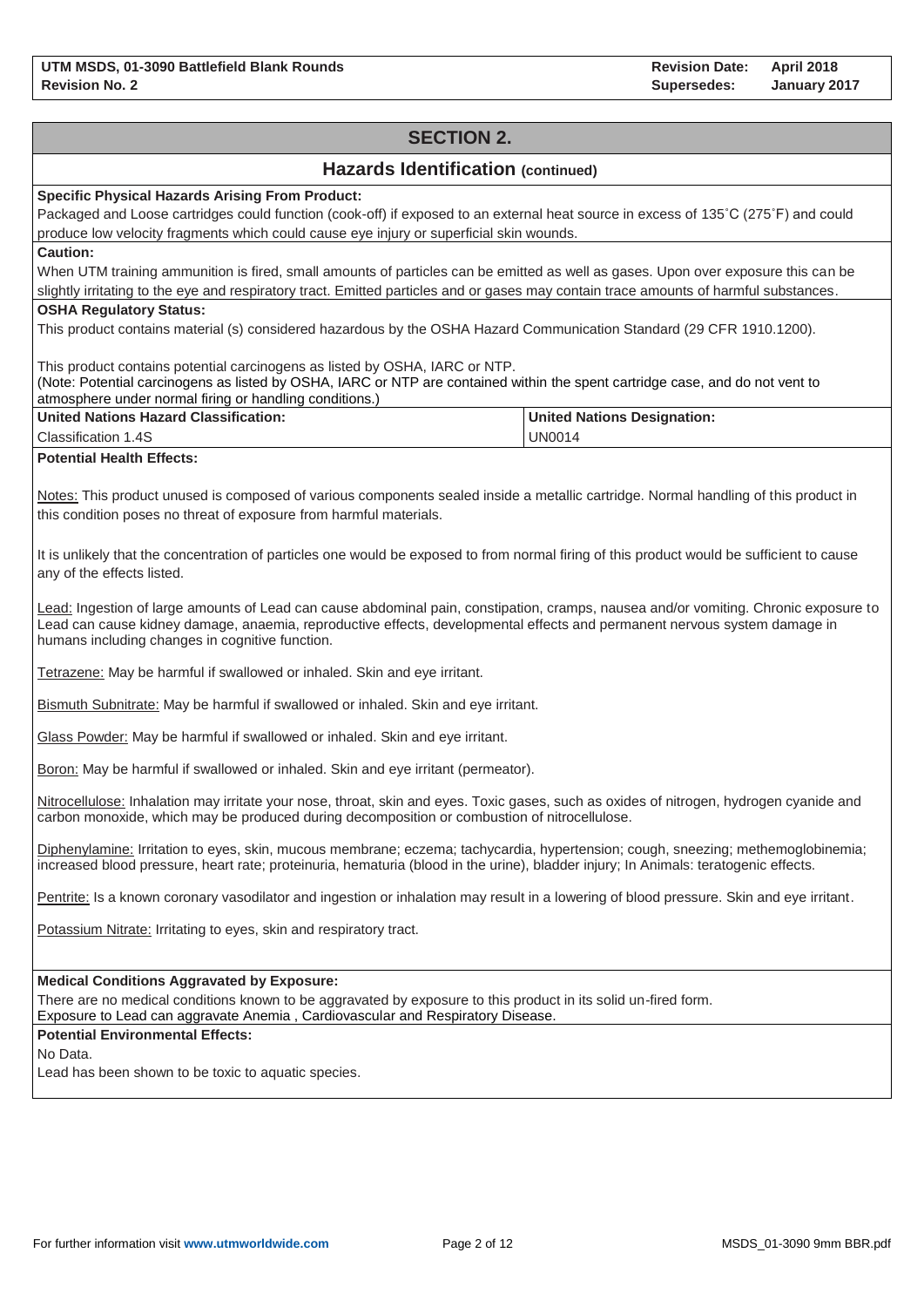## **SECTION 3.**

### **Components.**

Product may contain the components listed below.

| <b>Component</b>         |                           | Percentage by weight of cartridge | CAS#            |
|--------------------------|---------------------------|-----------------------------------|-----------------|
| <b>CARTRIDGE CASE</b>    |                           |                                   |                 |
|                          | Silicon                   | $1.0\%$                           | 7440-21-3       |
|                          | Iron                      | $<0.5\%$                          | 7439-89-6       |
|                          | Copper                    | 2.4%                              | 7440-50-8       |
|                          | Zinc                      | $1.0\%$                           | 7440-66-6       |
|                          | Lead                      | $<0.2\%$                          | 7439-92-1       |
| Aluminium Case           | <b>Bismuth</b>            | $1.0\%$                           | 7440-69-9       |
|                          | Aluminium                 | 38.2%                             | 7429-90-5       |
|                          | Magnesium                 | $1.0\%$                           | 7439-95-4       |
|                          | Manganese                 | $1.0\%$                           | 7439-96-5       |
|                          | Chromium                  | $<0.2\%$                          | 7440-47-3       |
|                          | Tin                       | 50.1%                             | 7440-31-5       |
|                          | Titanium                  | $< 0.1\%$                         | 7440-32-6       |
|                          | Carbon                    | $< 0.1\%$                         | 7440-44-0       |
|                          | Iron                      | 39.5%                             | 7439-89-6       |
|                          | Lead                      | $<0.2\%$                          | 7439-92-1       |
| <b>Steel Slide</b>       | Manganese                 | $1.0\%$                           | 7439-96-5       |
|                          | Sulfur                    | $<0.2\%$                          | 7704-34-9       |
|                          | Silicon                   | < 0.2%                            | $7440 - 21 - 3$ |
|                          | Phosphorous               | 50.1%                             | 7723-14-0       |
|                          | Copper                    | 8.1%                              | 7440-50-8       |
|                          | <b>Iron</b>               | $< 0.1\%$                         | 7439-89-6       |
| <b>Primer Cups</b>       | Lead                      | 50.1%                             | 7439-92-1       |
|                          | Zinc                      | 4.3%                              | 7440-66-6       |
| O Ring                   | <b>Nitrile</b>            | $< 0.5\%$                         | Not Listed      |
| Nose                     | Polyamide 66              | 9.2%                              | 32131-17-2      |
| <b>PRIMERS (FRONT)</b>   |                           |                                   |                 |
|                          | Tetrazene                 | $< 0.1\%$                         | 109-27-3        |
|                          | <b>Bismuth Subnitrate</b> | $< 0.1\%$                         | 1304-85-4       |
|                          | <b>Glass Powder</b>       | $< 0.1\%$                         | 65997-17-3      |
|                          | <b>Boron</b>              | $< 0.1\%$                         | 7440-42-8       |
| <b>Primary Explosive</b> | Nitrocellulose            | $< 0.1\%$                         | $9004 - 70 - 0$ |
|                          | Diphenylamine             | $< 0.1\%$                         | 122-39-4        |
|                          | Centralite I              | $< 0.1\%$                         | 85-98-3         |
|                          | 2.4-Dinitroanisole        | $< 0.1\%$                         | 119-27-7        |
| <b>PRIMERS (REAR)</b>    |                           |                                   |                 |
|                          | Tetrazene                 | < 0.2%                            | 109-27-3        |
|                          | Penthrite                 | $<0.2\%$                          | $78-11-5$       |
|                          | <b>Potassium Nitrate</b>  | $< 0.1\%$                         | 7757-79-1       |
|                          | <b>Glass Powder</b>       | $< 0.1\%$                         | 65997-17-3      |
| <b>Primary Explosive</b> | <b>Boron</b>              | 50.1%                             | 7440-42-8       |
|                          | Nitrocellulose            | $< 0.1\%$                         | 9004-70-0       |
|                          | Diphenylamine             | $< 0.1\%$                         | 122-39-4        |
|                          | Centralite I              | $< 0.1\%$                         | 85-98-3         |
|                          | 2,4-Dinitroanisole        | 50.1%                             | 119-27-7        |

Percentage of non reduced hazard substance as a percentage of the weight of the finished assembled round is 0.66% but this material is contained within the case of the spent cartridge.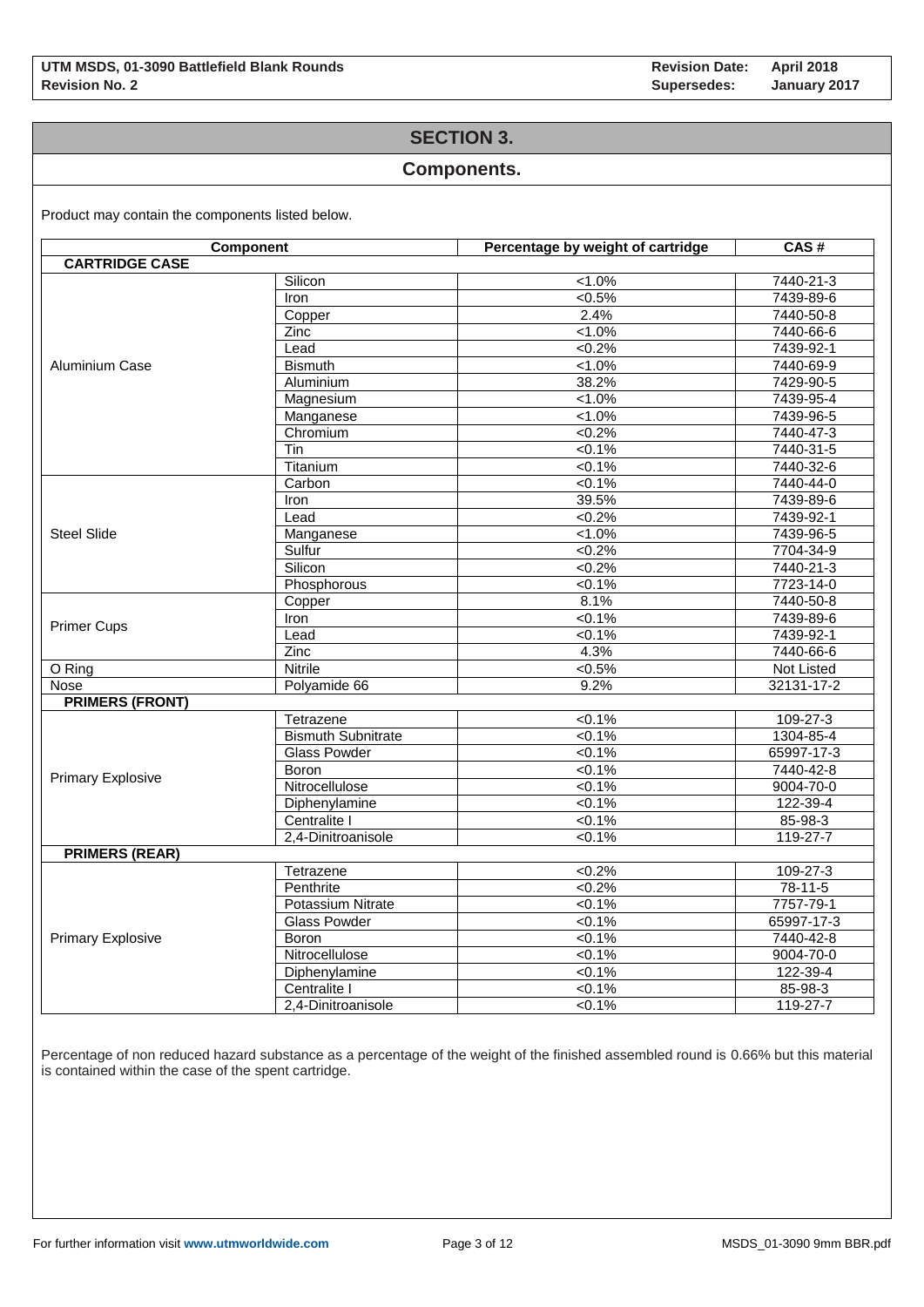**Revision Date: Supersedes: April 2018 January 2017**

# **SECTION 4.**

### **First Aid Measures**

### **\* Eye Contact:**

Immediately flush out fume or particles with large amounts of water for at least 15 minutes, occasionally lifting the upper and lower eyelids. If eye irritation develops, call a physician Immediately.

#### **\*Skin Contact:**

Wash skin with plenty of soap and water.

### **\*Inhalation:**

If symptoms of lung irritation occur (coughing, wheezing or breathing difficulty), remove from exposure area to fresh air immediately. If breathing has stopped, perform artificial respiration. Keep affected person warm and at rest. Get medical attention immediately.

**Ingestion:**

If ingested, immediately call a physician.

Items marked with an asterisk (\*) are conditions associated with the firing or discharge of the product and under normal conditions of transportation and handling of the product would not be a risk.

## **SECTION 5.**

## **Fire Fighting Measures**

#### **Flammable Properties:**

May detonate if heated to 135˚C (275˚F).

### **Suitable Extinguishing Media:**

Flood area with water. If no water is available, carbon dioxide, dry chemical or earth may be used.

Cool the containing vessel with a water jet in order to prevent the ammunition from functioning (cook-off).

Use water to cool ordinary surrounding combustibles.

Use flooding quantities of water.

Use wide fog pattern nozzle to stop any low velocity fragments.

### **Specific Hazards Arising From Product:**

Packaged and Loose cartridges could function (cook-off) due to direct exposure to an external heat source and could produce low velocity metallic fragments which could cause eye injury or superficial skin wounds.

### **Protective Equipment & Precautions for Fire-fighters:**

Wear full fire-fighter protective equipment including face shield or SCBA.

Minimum recommended distance for rescue personnel 10 meters (11 yards).

Evacuate the area to a radius of 100 meters (110 yards).

# **SECTION 6.**

## **Accidental Release Measures**

#### **Methods for Containment:**

Spills of this material should be handled carefully. Do not subject materials to mechanical shock. A spill of this material will normally not require emergency response team capabilities.

#### **Methods for Clean-up:**

If ammunition packing case should rupture, any loose cartridges should be placed into UTM classified packaging and the lid carefully secured.

Damaged/ Defective Ammunition should be quarantined into UTM classified packaging and disposed of in accordance with local instructions for defective ammunition, such as burnt in a standard ammunition incinerator.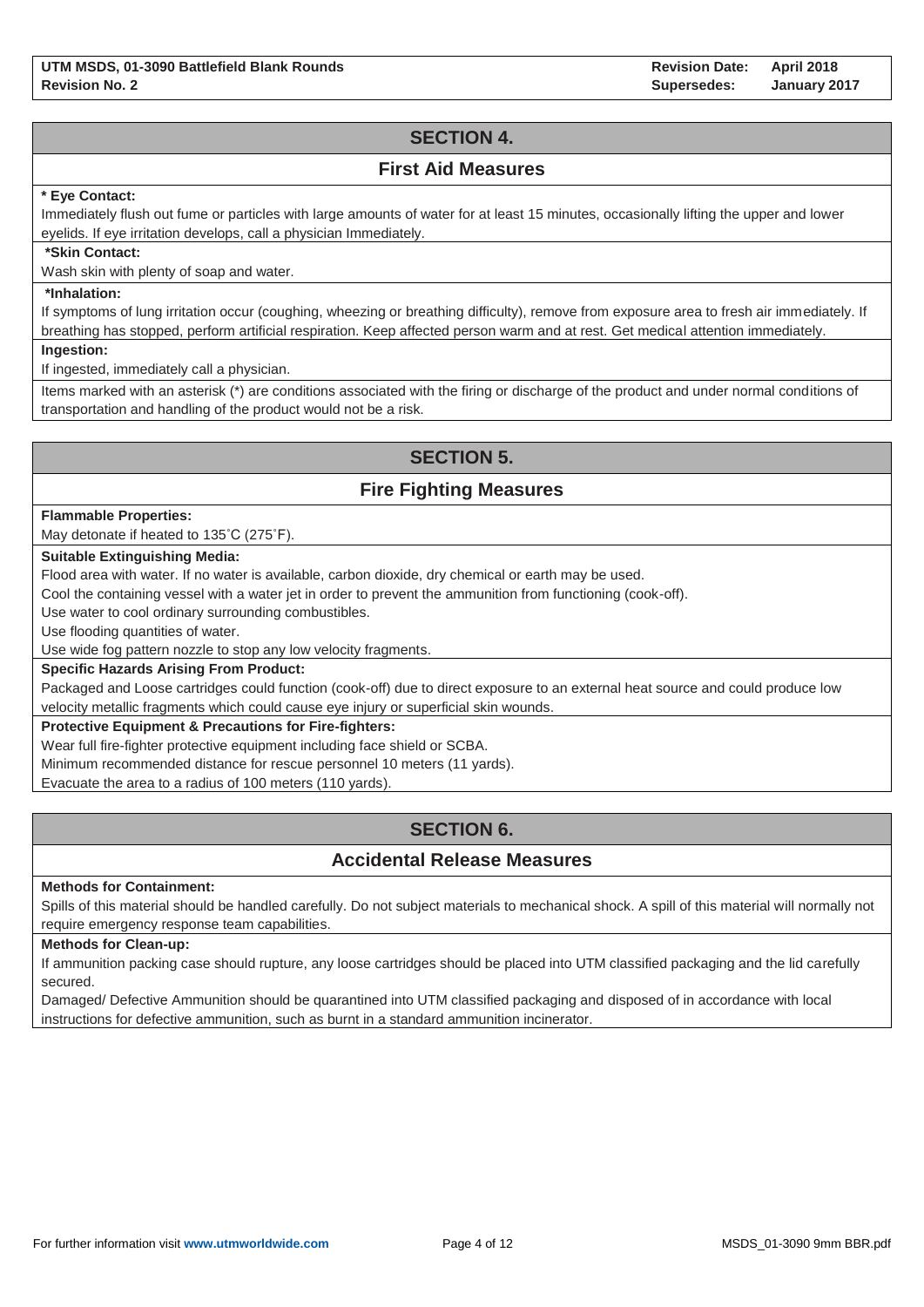## **SECTION 7. Handling & Storage Handling:** Keep out of reach of any unauthorized personnel. Keep out of reach of children. Wash hands thoroughly with soap and warm water after handling and before eating or smoking. Ergonomic lifting techniques to be applied when lifting ammunition cartons. **Storage, including any incompatibilities:** Keep out of reach of any unauthorized personnel. Keep out of reach of children. Packaged ammunition should be stored in a cool dry environment in a common ammunition lockup (magazine). Avoid striking the primer of an unchambered cartridge. Ammunition should be disposed of as defective ammunition if any of the following conditions occur: Storage temperatures exceed 90°C (195°F). Evidence of corrosion.

• Physical damage.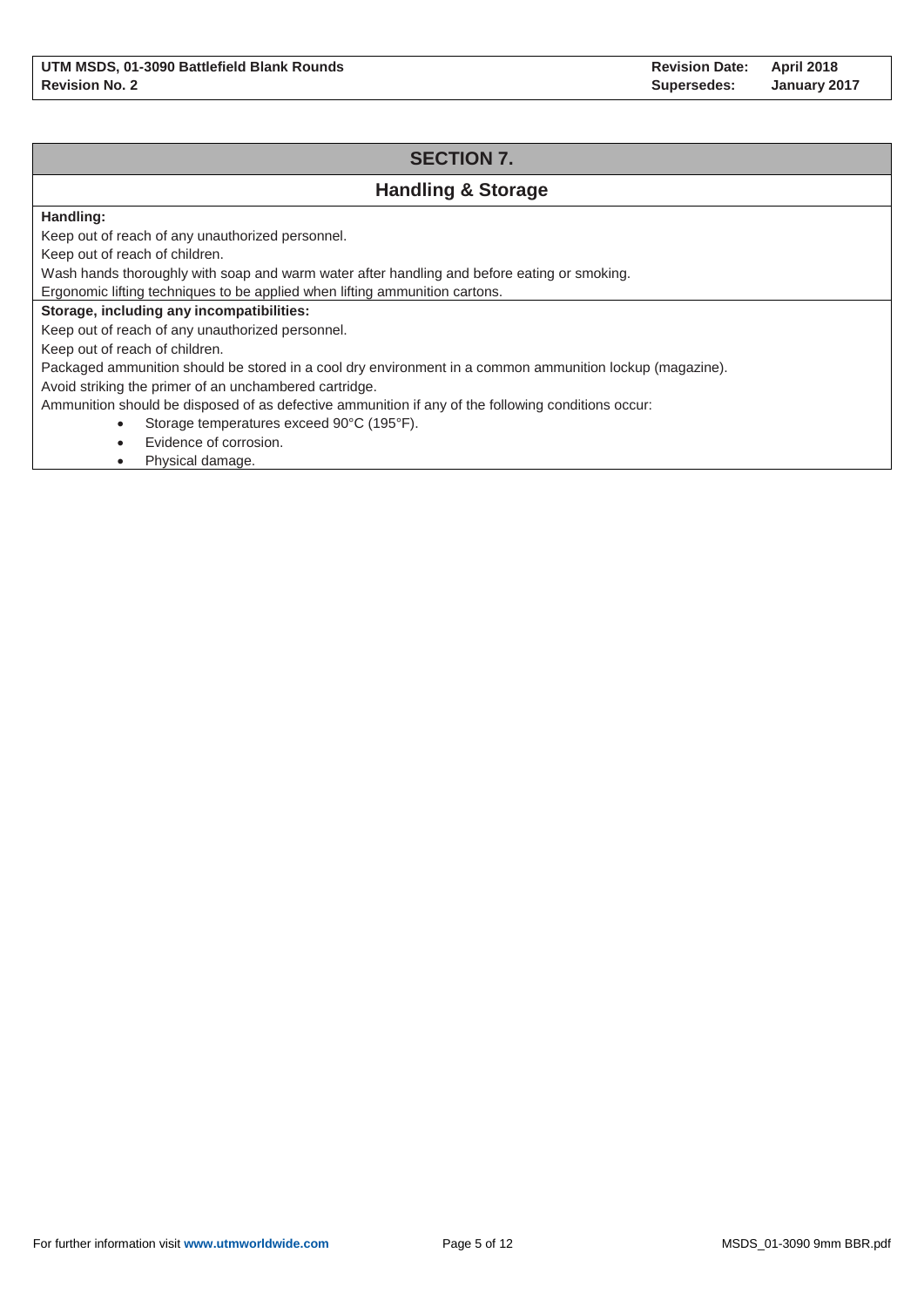# **SECTION 8.**

# **Exposure Controls / Personal Protection (PPE)**

|                          | Component                 | CAS#       | <b>OSHA PEL-TWA</b>   | <b>ACGIH TLV-TWA</b>     |
|--------------------------|---------------------------|------------|-----------------------|--------------------------|
| <b>CARTRIDGE CASE</b>    |                           |            |                       |                          |
|                          | Silicon                   | 7440-21-3  | 15mg/m <sup>3</sup>   | 10mg/m <sup>3</sup>      |
|                          | Iron                      | 7439-89-6  | None Listed           | No Limit Established     |
|                          | Copper                    | 7440-50-8  | $0.1 \text{mg/m}^3$   | $0.2$ mg/m $3$           |
|                          | Zinc                      | 7440-66-6  | None Listed           | No Limit Established     |
|                          | Lead                      | 7439-92-1  | $0.05$ mg/m $3$       | $0.15$ mg/m <sup>3</sup> |
|                          | <b>Bismuth</b>            | 7440-69-9  | None Listed           | No Limit Established     |
| Aluminium Case           | Aluminium                 | 7429-90-5  | 15mg/m <sup>3</sup>   | $10$ mg/m $3$            |
|                          | Magnesium                 | 7439-95-4  | None Listed           | No Limit Established     |
|                          | Manganese                 | 7439-96-5  | 5mg/m <sup>3</sup>    | $0.2$ mg/m $3$           |
|                          | Chromium                  | 7440-47-3  | $1 \,\mathrm{mg/m^3}$ | $0.5$ mg/m $3$           |
|                          | Tin                       | 7440-31-5  | 2mg/m <sup>3</sup>    | No Limit Established     |
|                          | Titanium                  | 7440-32-6  | None Listed           | No Limit Established     |
|                          | Carbon                    | 7440-44-0  | 15mg/m <sup>3</sup>   | 2mg/m <sup>3</sup>       |
|                          | Iron                      | 7439-89-6  | None Listed           | No Limit Established     |
|                          | Lead                      | 7439-92-1  | $0.05$ mg/m $3$       | $0.15$ mg/m $3$          |
| <b>Steel Slide</b>       | Manganese                 | 7439-96-5  | 5mg/m <sup>3</sup>    | 5mg/m <sup>3</sup>       |
|                          | Sulfur                    | 7704-34-9  | None Listed           | No Limit Established     |
|                          | Silicon                   | 7440-21-3  | 15mg/m <sup>3</sup>   | $10$ mg/m $3$            |
|                          | Phosphorous               | 7723-14-0  | $0.1$ mg/m $3$        | $0.1 \text{mg/m}^3$      |
|                          |                           | 7440-50-8  |                       |                          |
|                          | Copper                    |            | $0.1$ mg/m $3$        | $0.2$ mg/m $3$           |
| <b>Primer Cups</b>       | Iron                      | 7439-89-6  | None Listed           | No Limit Established     |
|                          | Lead                      | 7439-92-1  | $0.05$ mg/m $3$       | $0.15$ mg/m $3$          |
|                          | <b>Zinc</b>               | 7440-66-6  | None Listed           | No Limit Established     |
| O Ring                   | <b>Nitrile</b>            | Not Listed | None Listed           | No Limit Established     |
| Nose                     | Polyamide 66              | 32131-17-2 | None Listed           | No Limit Established     |
| <b>PRIMERS (FRONT)</b>   |                           |            |                       |                          |
|                          | Tetrazene                 | 109-27-3   | None Listed           | No Limit Established     |
| <b>Primary Explosive</b> | <b>Bismuth Subnitrate</b> | 1304-85-4  | None Listed           | No Limit Established     |
|                          | <b>Glass Powder</b>       | 65997-17-3 | 15mg/m <sup>3</sup>   | 15mg/m <sup>3</sup>      |
|                          | Boron                     | 7440-42-8  | 10mg/m <sup>3</sup>   | 10mg/m <sup>3</sup>      |
|                          | Nitrocellulose            | 9004-70-0  | None Listed           | No Limit Established     |
|                          | Diphenylamine             | 122-39-4   | None Listed           | No Limit Established     |
|                          | Centralite I              | 85-98-3    | None Listed           | No Limit Established     |
|                          | 2,4-Dinitroanisole        | 119-27-7   | None Listed           | No Limit Established     |
| <b>PRIMERS (REAR)</b>    |                           |            |                       |                          |
|                          | Tetrazene                 | 109-27-3   | None Listed           | No Limit Established     |
|                          | Penthrite                 | $78-11-5$  | None Listed           | No Limit Established     |
|                          | <b>Potassium Nitrate</b>  | 7757-79-1  | None Listed           | No Limit Established     |
|                          | <b>Glass Powder</b>       | 65997-17-3 | 15mg/m <sup>3</sup>   | 15mg/m <sup>3</sup>      |
| <b>Primary Explosive</b> | Boron                     | 7440-42-8  | 10mg/m <sup>3</sup>   | $10$ mg/m $3$            |
|                          | Nitrocellulose            | 9004-70-0  | None Listed           | No Limit Established     |
|                          | Diphenylamine             | 122-39-4   | None Listed           | No Limit Established     |
|                          | Centralite I              | 85-98-3    | None Listed           | No Limit Established     |
|                          | 2.4-Dinitroanisole        | 119-27-7   | None Listed           | No Limit Established     |

### **Continued on page 7**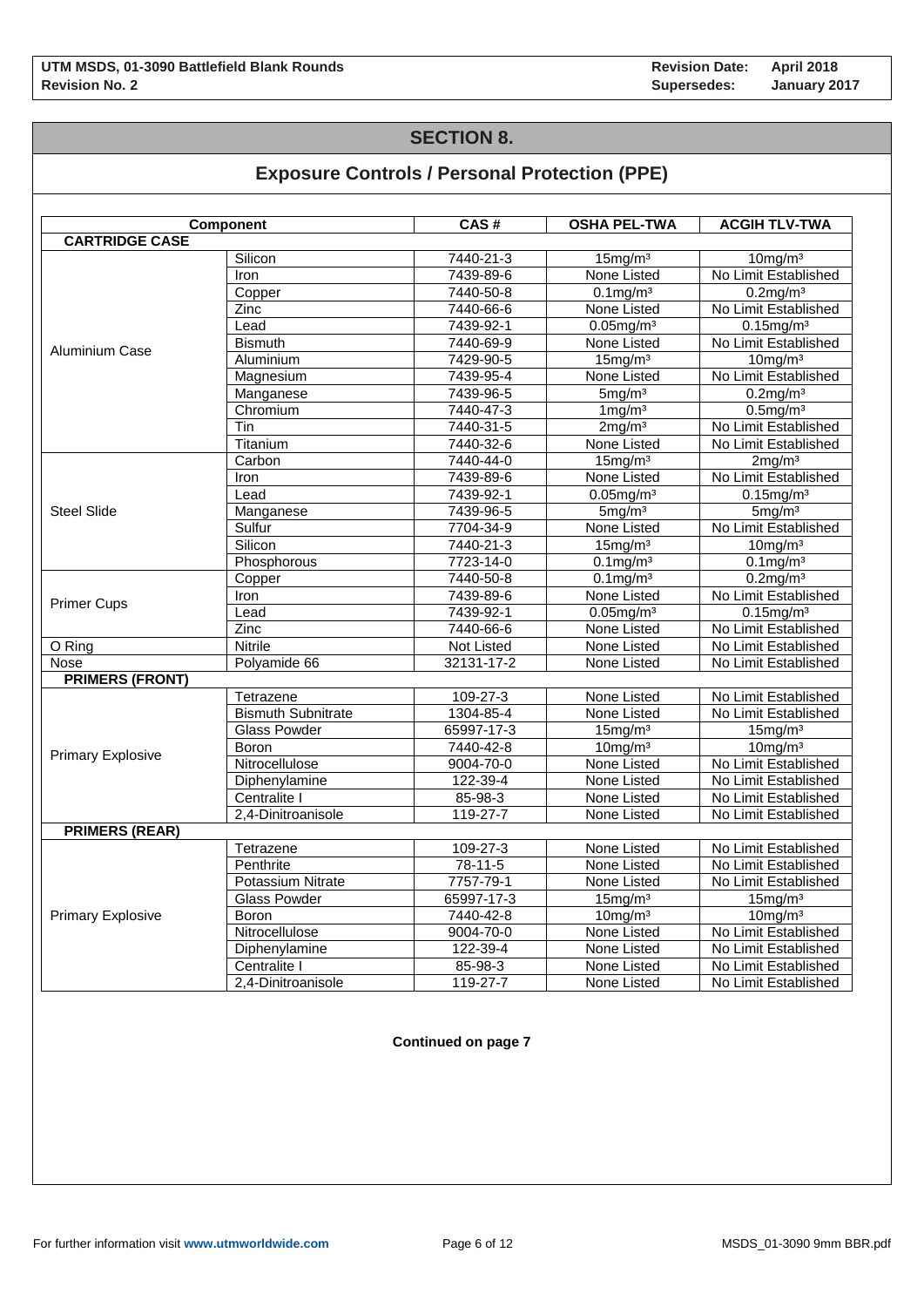| UTM MSDS, 01-3090 Battlefield Blank Rounds<br><b>Revision Date:</b><br><b>April 2018</b>                                                |
|-----------------------------------------------------------------------------------------------------------------------------------------|
| <b>Revision No. 2</b><br><b>Supersedes:</b><br>January 2017                                                                             |
| <b>Engineering Controls:</b>                                                                                                            |
| Normal handling of this product requires no special controls.                                                                           |
| When Firing product local exhaust ventilation is recommended if significant dusting occurs or fumes are generated. Otherwise, use       |
| exhaust ventilation with explosion-proof ventilation.                                                                                   |
| <b>Eye / Face Protection:</b>                                                                                                           |
| Normal handling of this product requires the use safety glasses.                                                                        |
| When training with product always wear the appropriate PPE based on the type of training.                                               |
| Always wear UTM Face Mask and UTM approved Goggles when engaging in Force-on-Force training.                                            |
| <b>Hand Protection:</b>                                                                                                                 |
| Not normally needed for handling this product.                                                                                          |
| When training with the UTM product always wear the appropriate PPE base on the type of training.                                        |
| Always wear UTM Protective Gloves when engaging in Force-on-Force training.                                                             |
| <b>Skin Protection:</b>                                                                                                                 |
| Not normally needed for handling this product.                                                                                          |
| When training with product always wear the appropriate PPE base on the type of training.                                                |
| Always wear a minimum of two layers of loose fitting clothing with no exposed skin when engaging in Force-on-Force training.            |
| <b>Respiratory Protection:</b>                                                                                                          |
| Not normally needed when handling this product.                                                                                         |
| If when firing the airborne concentrations exceed the above listed exposure limits wear respiratory protection in accordance with local |
| regulations.                                                                                                                            |
| <b>Hearing Protection:</b>                                                                                                              |
| When firing cartridges if noise levels exceed maximum regulatory levels it is advised that hearing protection is worn.                  |
| <b>General Hygiene:</b>                                                                                                                 |
| Do not eat, drink, or smoke while using this product.                                                                                   |
| When firing, avoid breathing fumes and smoke.                                                                                           |
| Wash hands thoroughly after use.                                                                                                        |
| <b>Safety Phrases:</b>                                                                                                                  |
| For Hazardous Composition substances: S16, S22, S23, S29, S33, S35, S37, S39.                                                           |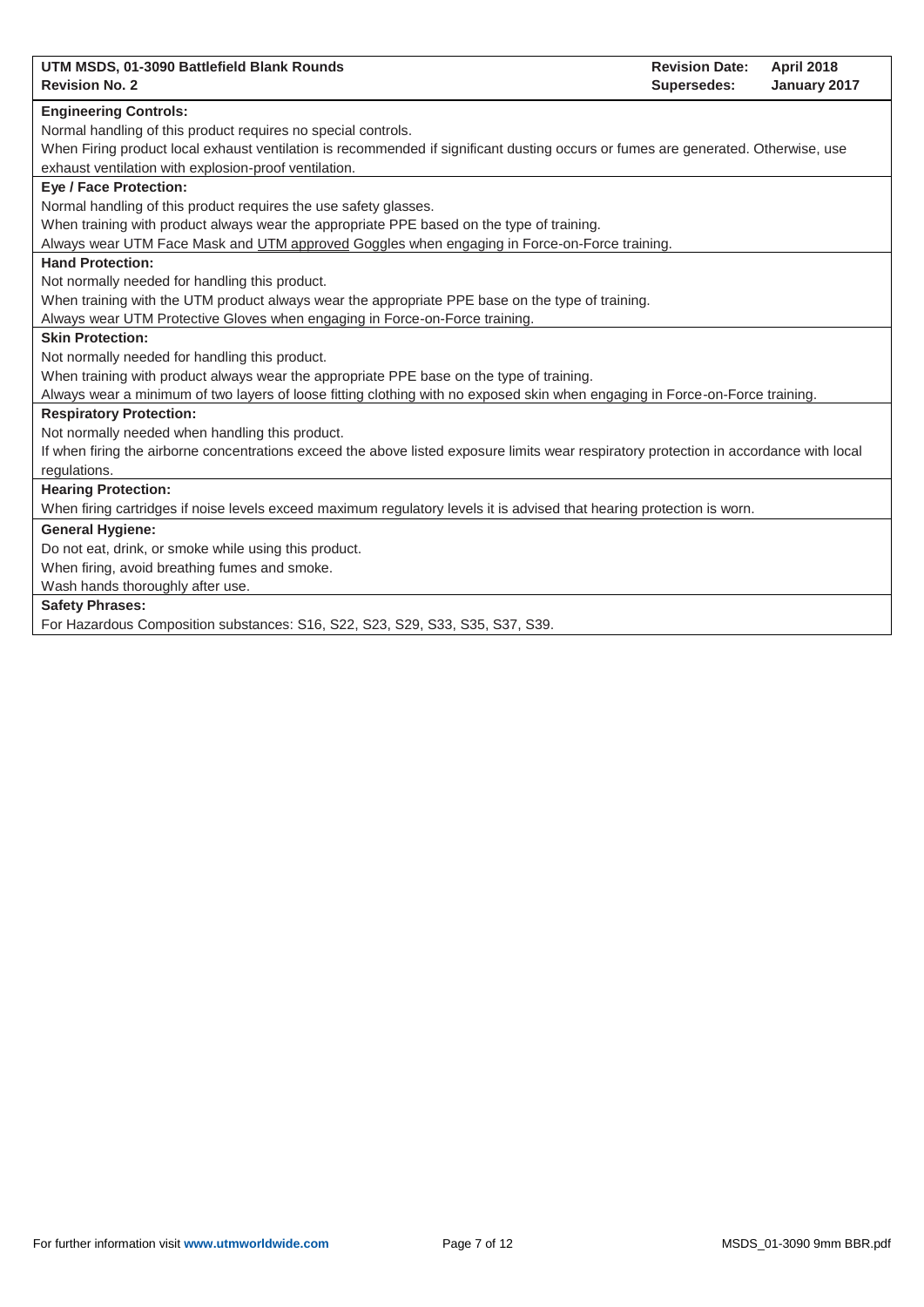## **SECTION 9.**

## **Physical & Chemical Properties**

**Appearance (colour, physical form, shape):**

Cylindrical Cartridge - Aluminium (turned). Having a black plastic tip and two independent energetic compounds.

| <b>Property</b>                                                          | <b>Value</b>                                                                  | <b>Property</b>                                                      | <b>Value</b>                                                                  |
|--------------------------------------------------------------------------|-------------------------------------------------------------------------------|----------------------------------------------------------------------|-------------------------------------------------------------------------------|
| Odour:                                                                   | None                                                                          | <b>Partition Coefficient:</b><br>N-Octanol/water:                    | Not applicable                                                                |
| <b>Odour Threshold:</b>                                                  | Not applicable                                                                | <b>Auto-Ignition</b><br>Temperature:                                 | Cartridges could<br>spontaneously function (cook<br>off) at 135 ° C (275 ° F) |
| <b>Physical State:</b>                                                   | Multi component assembly<br>with water soluble marking<br>paste               | <b>Decomposition</b><br>Temperature:                                 | Not Applicable                                                                |
| PH:                                                                      | Not applicable                                                                | <b>Heat Value:</b>                                                   | Not applicable                                                                |
| <b>Melting/Freezing</b><br>Point:                                        | Not applicable                                                                | <b>Particle Size:</b>                                                | Not applicable                                                                |
| <b>Initial Boiling Point &amp;</b><br><b>Boiling Range:</b>              | Not applicable                                                                | <b>Volatile Organic</b><br><b>Compounds (VOC)</b><br><b>Content:</b> | Not applicable                                                                |
| <b>Flash Point:</b>                                                      | Cartridges could<br>spontaneously function (cook<br>off) at 135 ° C (275 ° F) | <b>Softening Point:</b>                                              | Not applicable                                                                |
| <b>Evaporation Rate:</b>                                                 | Not applicable                                                                | <b>Pour Point:</b>                                                   | Not applicable                                                                |
| <b>Flammability (solid,</b><br>gas):                                     | Not applicable                                                                | <b>Viscosity:</b>                                                    | Not applicable                                                                |
| <b>Upper/Lower</b><br><b>Flammability or</b><br><b>Explosive Limits:</b> | Not applicable                                                                | <b>Bulk Density:</b>                                                 | Not applicable                                                                |
| <b>Vapour Density:</b>                                                   | Not applicable                                                                | <b>Percent Volatile:</b>                                             | Not applicable                                                                |
| <b>Vapour Pressure:</b>                                                  |                                                                               | <b>Saturated Vapour</b><br><b>Concentration:</b>                     | Not applicable                                                                |
| Specific Gravity or<br>relative Density:                                 | Not applicable                                                                | <b>Molecular Weight:</b>                                             | Not applicable                                                                |
| Solubility:                                                              | Insoluble                                                                     | <b>Molecular Formula:</b>                                            | Not applicable                                                                |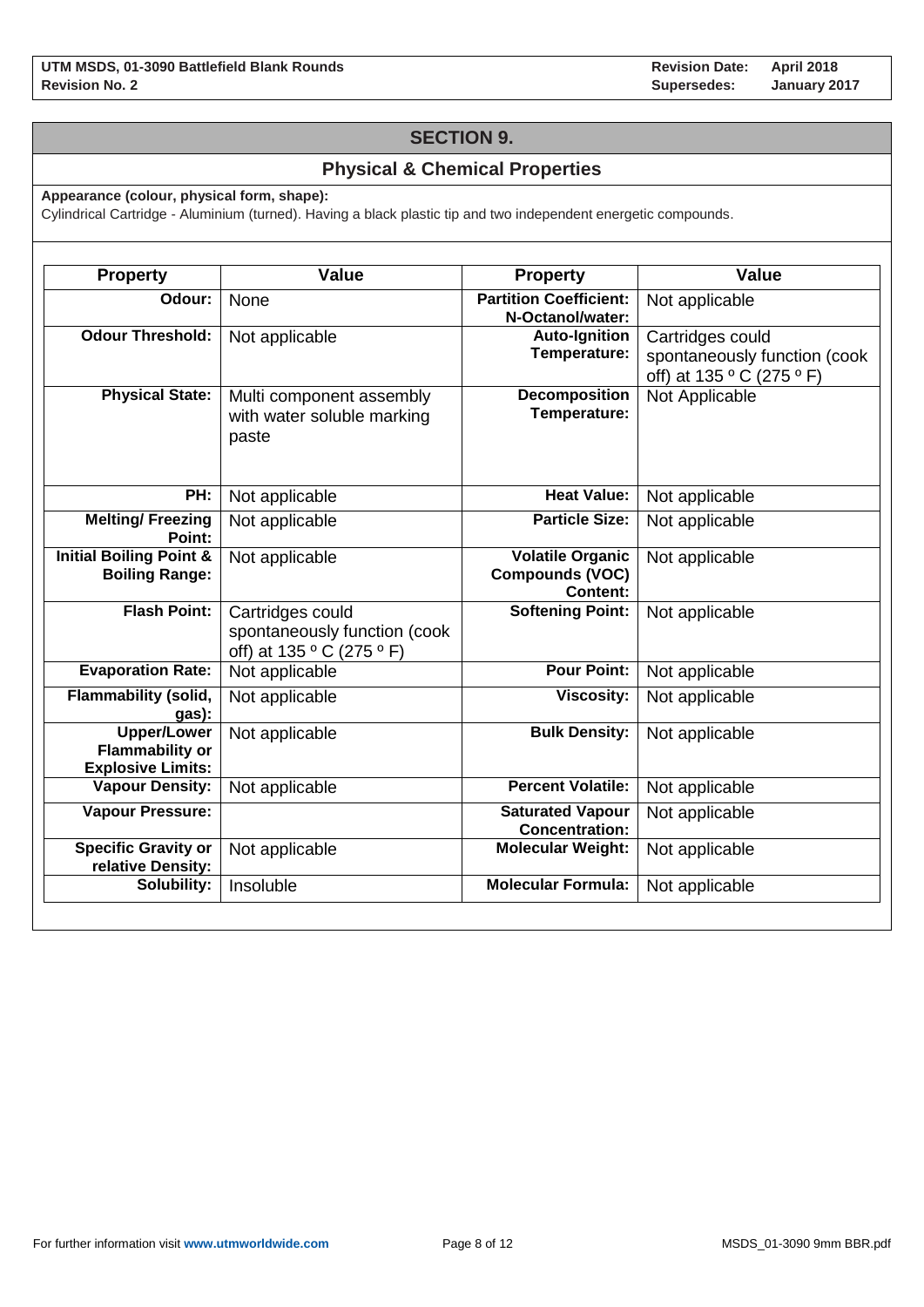**Revision Date: Supersedes: April 2018 January 2017**

## **SECTION 10.**

## **Stability & Reactivity**

### **Stability:**

Product stable under normal use.

Normal operating temperature conditions between -5˚C (40˚F) and 40˚C (104˚F).

#### **Conditions to Avoid:**

Cartridge may function if the primer is inadvertently struck. Avoid subjecting to mechanical shock.

Product could spontaneously function if heated to 135°C (275°F).

#### **Incompatible Materials:**

Acids, Alkalis, Ammonia, Acetylene, Caustics Chlorine, Halogenated Hydrocarbons, corrosive or strong oxidizing substances.

### **Hazardous Decomposition Products:**

Nitrogen Oxides, Carbon and Carbon Oxides.

Other dust and fumes may also be produced.

### **Possibility of Hazardous reactions:**

No reported reactions.

## **SECTION 11.**

### **Toxicological Information**

| Oral LD 50:                                                                           |
|---------------------------------------------------------------------------------------|
| No Data.                                                                              |
| Dermal LD 50:                                                                         |
| No Data.                                                                              |
| <b>Inhalation LC 50:</b>                                                              |
| No Data.                                                                              |
| <b>Risk Phrases:</b>                                                                  |
| For hazardous composition substances: R1, R3, R5, R6, R19, R21, R22, R36, R50, R67.   |
| <b>Sub Chronic/ Chronic Toxicity:</b>                                                 |
| No Data                                                                               |
| <b>Carcinogenicity:</b>                                                               |
| No Data                                                                               |
| <b>Mutagenicity:</b>                                                                  |
| This product is not known or reported to be mutagenic.                                |
| <b>Reproductive, Teratogenicity, Or Developmental Effects:</b>                        |
| This product is not known or reported to cause reproductive or developmental effects. |
| <b>Neurological Effects:</b>                                                          |
| This product is not known or reported to cause neurological effects.                  |
|                                                                                       |
| <b>Interactions With Other Chemicals Which Enhance Toxicity:</b>                      |
| $\blacksquare$                                                                        |

None known or reported.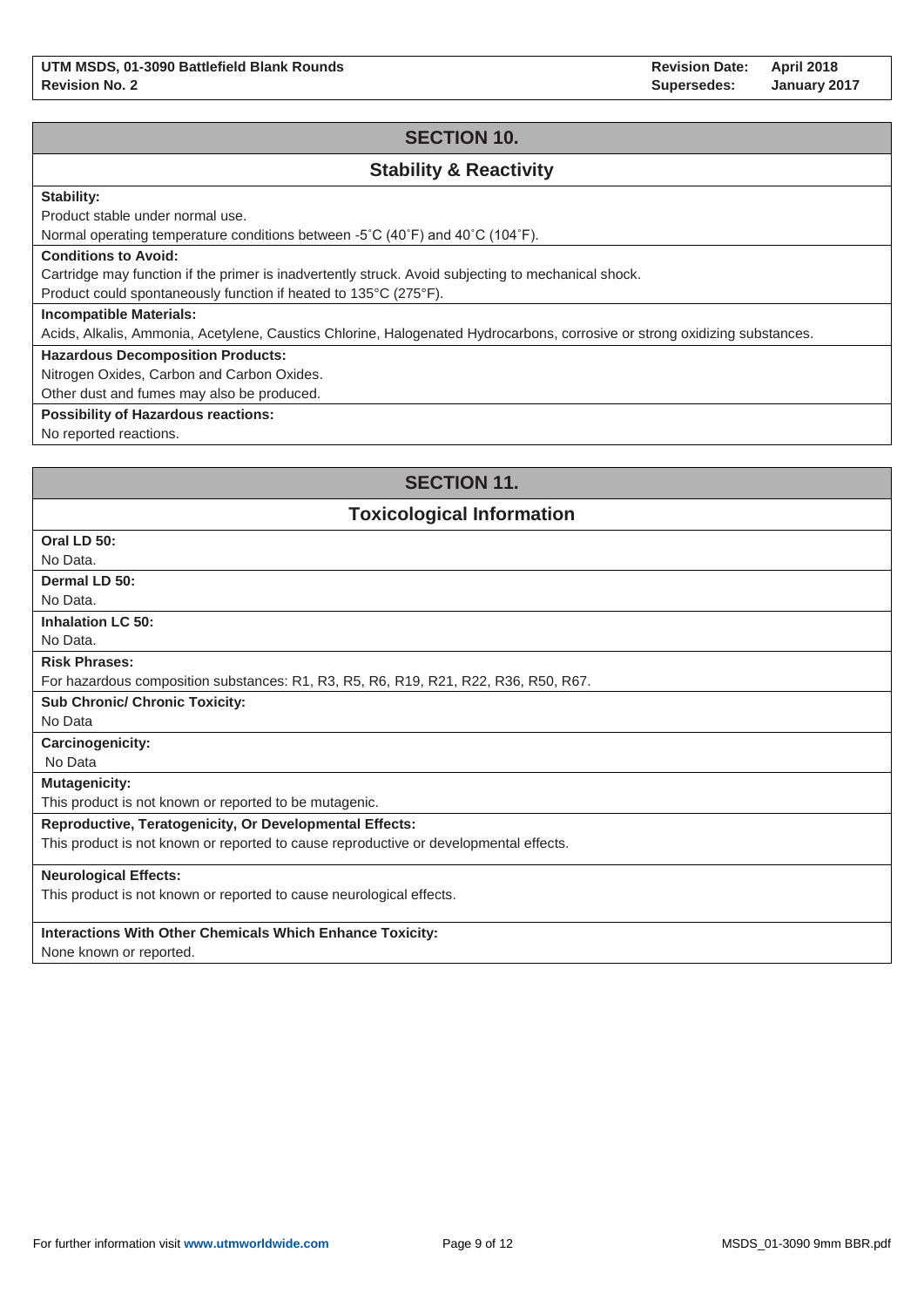# **SECTION 12.**

## **Ecological Information**

**Eco-toxicity/ Persistence/ Degradability/ Mobility:** 

Data Known:

Nitrocellulose: LC50 > 1000 mg/l (fish, invertebrates, algae).

### **Bioaccumulation / Accumulation:**

None known or reported.

**Other Adverse Effects:**

None known or reported.

# **SECTION 13.**

# **Disposal Information**

**Disposal :**

Disposal should be in accordance with applicable regional, national and local laws and regulations. Local regulations may be more stringent than regional or national requirements. This information presented below only applies to the material as supplied after firing. The identification based on characteristic (s) or listing may not apply if the material has not been fired or has been otherwise contaminated.

Damaged (Non-functioned) rounds:

Quarantined in classified packaging and disposed in accordance with local instructions for defective small arms ammunition.

Faulty (Non-functioned) ammunition:

Quarantined in classified packaging and disposed in accordance with local instructions for defective small arms ammunition.

Special precautions for landfill or incineration:

Damaged or defective ammunition may contain live explosive compound within the 'primers'.

Care should be taken when feeding the damaged or defective ammunition into an incinerator.

Personal Protective Equipment suitable to the burning work must be worn at all times.

(Note: Toxicity reports into spent cartridges have been carried out and may, subject to local regulations, be suitable for landfill disposal. Copies of the reports are available on request.)

# **SECTION 14.**

### **Transportation Information**

**Basic Shipping Information:**

| Proper Shipping Name:         | Cartridges, Small Arms                                   |
|-------------------------------|----------------------------------------------------------|
| Hazard Class:                 | 1.4 $S$                                                  |
| Subsidiary Hazard Class:      | Not Applicable                                           |
| <b>Identification Number:</b> | <b>UN0014</b>                                            |
| Packing Group:                | Packaging Group II, Substances presenting medium danger. |
|                               | Packaging Group III, Substances presenting low danger.   |

#### **Special Comments:**

UTM Training ammunition is to be afforded the same handling and usage restriction as applied to common live ammunition. Ammunition shipped domestically in the US can be reclassified as ORM-D or ORM-D Air (within guidelines). See 49 CFR 173.63 for ORM-D reclassification.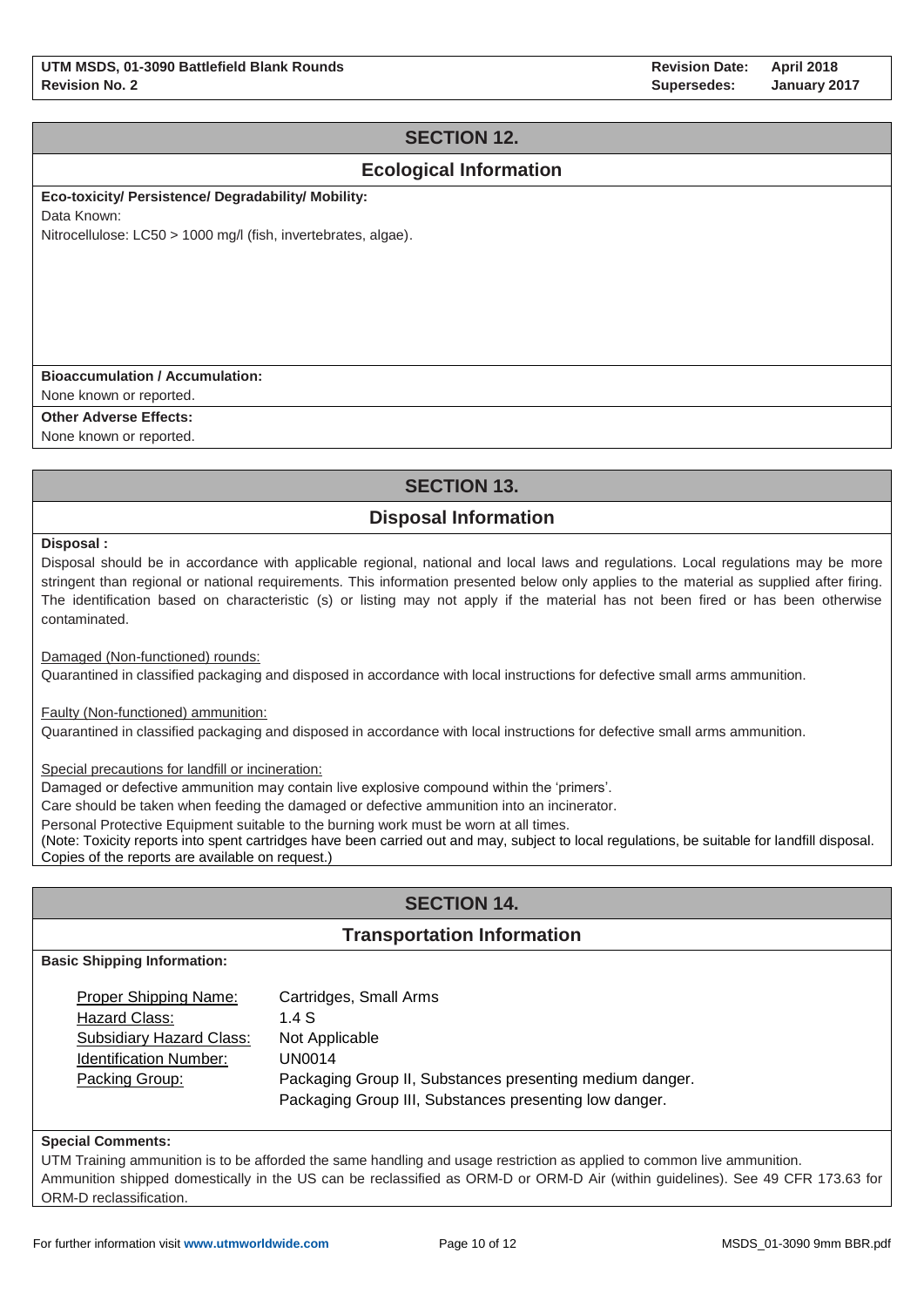**Revision Date: Supersedes: April 2018 January 2017**

## **SECTION 15.**

## **Regulatory Information**

### **TSCA Inventory Status:**

Components of this product are listed on the Toxic Substance Control Act inventory.

**CERCLA:**

|                          | Component                 | CAS#            | <b>RCRA Waste #</b> | Final RQ Pounds (Kg) |
|--------------------------|---------------------------|-----------------|---------------------|----------------------|
| <b>CARTRIDGE CASE</b>    |                           |                 |                     |                      |
|                          | Silicon                   | 7440-21-3       | Not Listed          | Not Listed           |
|                          | Iron                      | 7439-89-6       | Not Listed          | Not Listed           |
|                          | Copper                    | 7440-50-8       | Not Listed          | 5000 (2270)          |
|                          | Zinc                      | 7440-66-6       | Not Listed          | 1000 (454)           |
|                          | Lead                      | 7439-92-1       | Not Listed          | 10(4.54)             |
| <b>Aluminium Case</b>    | <b>Bismuth</b>            | 7440-69-9       | Not Listed          | Not Listed           |
|                          | Aluminium                 | 7429-90-5       | Not Listed          | Not Listed           |
|                          | Magnesium                 | 7439-95-4       | Not Listed          | <b>Not Listed</b>    |
|                          | Manganese                 | 7439-96-5       | Not Listed          | Not Listed           |
|                          | Chromium                  | $7440 - 47 - 3$ | Not Listed          | 5000 (2270)          |
|                          | Tin                       | 7440-31-5       | Not Listed          | Not Listed           |
|                          | Titanium                  | 7440-32-6       | Not Listed          | Not Listed           |
|                          | Carbon                    | 7440-44-0       | Not Listed          | <b>Not Listed</b>    |
|                          | Iron                      | 7439-89-6       | Not Listed          | Not Listed           |
|                          | Lead                      | 7439-92-1       | Not Listed          | 10 (4.54)            |
| <b>Steel Slide</b>       | Manganese                 | 7439-96-5       | Not Listed          | Not Listed           |
|                          | Sulfur                    | 7704-34-9       | Not Listed          | Not Listed           |
|                          | Silicon                   | 7440-21-3       | Not Listed          | Not Listed           |
|                          | Phosphorous               | 7723-14-0       | Not Listed          |                      |
|                          | Copper                    | 7440-50-8       | Not Listed          | 5000 (2270)          |
| <b>Primer Cups</b>       | Iron                      | 7439-89-6       | Not Listed          | Not Listed           |
|                          | Lead                      | 7439-92-1       | Not Listed          | 10(4.54)             |
|                          | Zinc                      | 7440-66-6       | Not Listed          | 1000 (454)           |
| O Ring                   | <b>Nitrile</b>            | Not Listed      | Not Listed          | <b>Not Listed</b>    |
| Nose                     | Polyamide 66              | 32131-17-2      | Not Listed          | Not Listed           |
| <b>PRIMERS (FRONT)</b>   |                           |                 |                     |                      |
|                          | Tetrazene                 | $109 - 27 - 3$  | Not Listed          | Not Listed           |
|                          | <b>Bismuth Subnitrate</b> | 1304-85-4       | Not Listed          | Not Listed           |
|                          | <b>Glass Powder</b>       | 65997-17-3      | Not Listed          | Not Listed           |
| <b>Primary Explosive</b> | Boron                     | 7440-42-8       | Not Listed          | Not Listed           |
|                          | Nitrocellulose            | 9004-70-0       | Not Listed          | Not Listed           |
|                          | Diphenylamine             | 122-39-4        | Not Listed          | Not Listed           |
|                          | Centralite I              | 85-98-3         | Not Listed          | Not Listed           |
|                          | 2,4-Dinitroanisole        | 119-27-7        | Not Listed          | Not Listed           |
| <b>PRIMERS (REAR)</b>    |                           |                 |                     |                      |
|                          | Tetrazene                 | 109-27-3        | Not Listed          | <b>Not Listed</b>    |
|                          | Penthrite                 | 78-11-5         | Not Listed          | Not Listed           |
|                          | Potassium Nitrate         | 7757-79-1       | Not Listed          | Not Listed           |
| <b>Primary Explosive</b> | <b>Glass Powder</b>       | 65997-17-3      | Not Listed          | Not Listed           |
|                          | Boron                     | 7440-42-8       | Not Listed          | <b>Not Listed</b>    |
|                          | Nitrocellulose            | $9004 - 70 - 0$ | Not Listed          | Not Listed           |
|                          | Diphenylamine             | 122-39-4        | Not Listed          | Not Listed           |
|                          | Centralite I              | 85-98-3         | Not Listed          | Not Listed           |
|                          | 2,4-Dinitroanisole        | 119-27-7        | Not Listed          | Not Listed           |